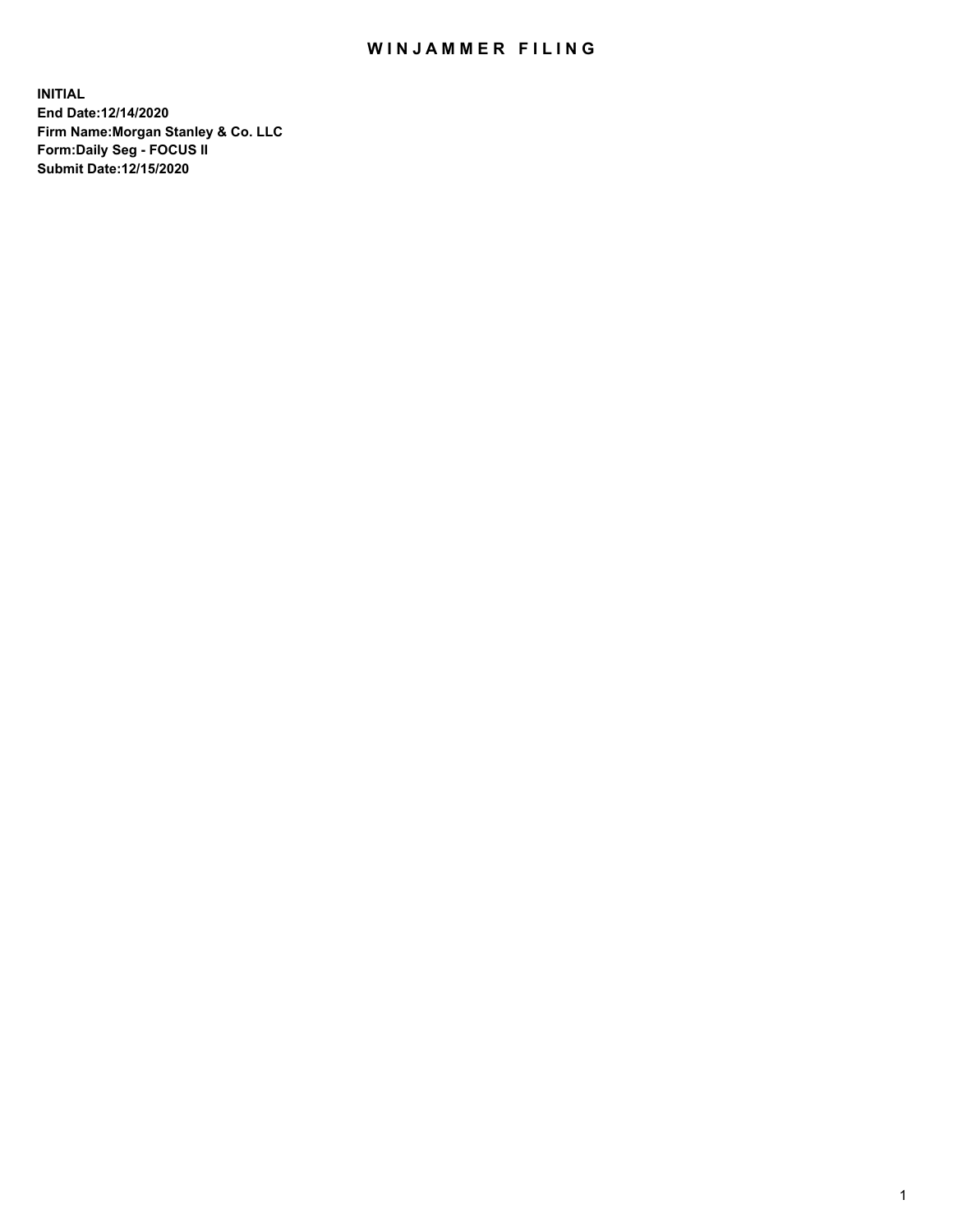**INITIAL End Date:12/14/2020 Firm Name:Morgan Stanley & Co. LLC Form:Daily Seg - FOCUS II Submit Date:12/15/2020 Daily Segregation - Cover Page**

| Name of Company                                                                                                                                                                                                                                                                                                                | Morgan Stanley & Co. LLC                                |
|--------------------------------------------------------------------------------------------------------------------------------------------------------------------------------------------------------------------------------------------------------------------------------------------------------------------------------|---------------------------------------------------------|
| <b>Contact Name</b>                                                                                                                                                                                                                                                                                                            | <b>Ikram Shah</b>                                       |
| <b>Contact Phone Number</b>                                                                                                                                                                                                                                                                                                    | 212-276-0963                                            |
| <b>Contact Email Address</b>                                                                                                                                                                                                                                                                                                   | Ikram.shah@morganstanley.com                            |
| FCM's Customer Segregated Funds Residual Interest Target (choose one):<br>a. Minimum dollar amount: ; or<br>b. Minimum percentage of customer segregated funds required:% ; or<br>c. Dollar amount range between: and; or<br>d. Percentage range of customer segregated funds required between: % and %.                       | 235,000,000<br><u>0</u><br><u>00</u><br><u>00</u>       |
| FCM's Customer Secured Amount Funds Residual Interest Target (choose one):<br>a. Minimum dollar amount: ; or<br>b. Minimum percentage of customer secured funds required:% ; or<br>c. Dollar amount range between: and; or<br>d. Percentage range of customer secured funds required between:% and%.                           | 140,000,000<br><u>0</u><br><u>0 0</u><br>0 <sub>0</sub> |
| FCM's Cleared Swaps Customer Collateral Residual Interest Target (choose one):<br>a. Minimum dollar amount: ; or<br>b. Minimum percentage of cleared swaps customer collateral required:% ; or<br>c. Dollar amount range between: and; or<br>d. Percentage range of cleared swaps customer collateral required between:% and%. | 92,000,000<br><u>0</u><br><u>00</u><br>00               |

Attach supporting documents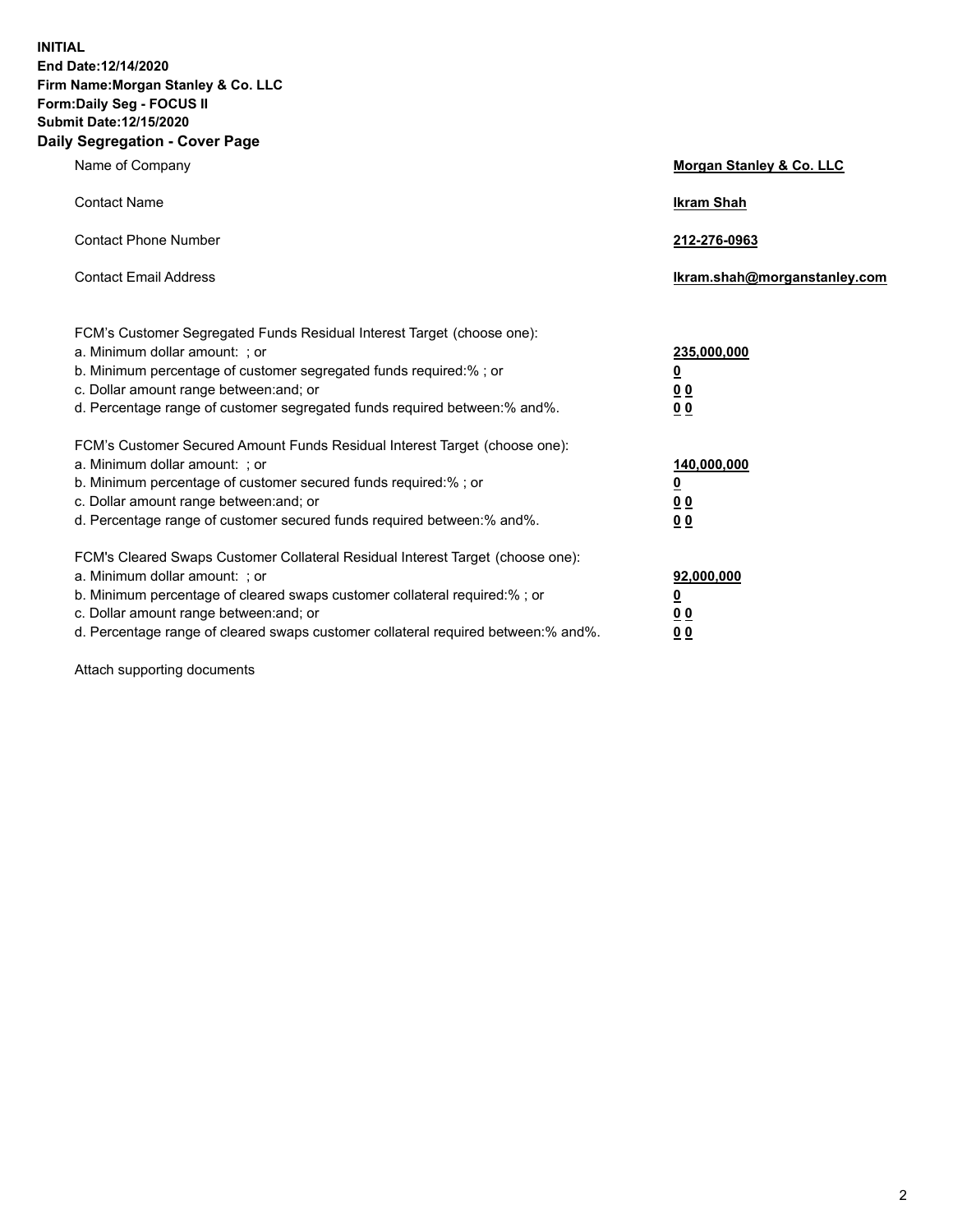## **INITIAL End Date:12/14/2020 Firm Name:Morgan Stanley & Co. LLC Form:Daily Seg - FOCUS II Submit Date:12/15/2020**

#### **Daily Segregation - Secured Amounts**

Foreign Futures and Foreign Options Secured Amounts Amount required to be set aside pursuant to law, rule or regulation of a foreign government or a rule of a self-regulatory organization authorized thereunder

- 1. Net ledger balance Foreign Futures and Foreign Option Trading All Customers A. Cash **4,571,925,099** [7315]
	- B. Securities (at market) **2,456,302,023** [7317]
- 2. Net unrealized profit (loss) in open futures contracts traded on a foreign board of trade **667,872,380** [7325]
- 3. Exchange traded options
	- a. Market value of open option contracts purchased on a foreign board of trade **23,184,730** [7335]
	- b. Market value of open contracts granted (sold) on a foreign board of trade **-23,248,348** [7337]
- 4. Net equity (deficit) (add lines 1. 2. and 3.) **7,696,035,884** [7345]
- 5. Account liquidating to a deficit and account with a debit balances gross amount **34,898,987** [7351] Less: amount offset by customer owned securities **-32,061,535** [7352] **2,837,452**
- 6. Amount required to be set aside as the secured amount Net Liquidating Equity Method (add lines 4 and 5)
- 7. Greater of amount required to be set aside pursuant to foreign jurisdiction (above) or line 6.

#### FUNDS DEPOSITED IN SEPARATE REGULATION 30.7 ACCOUNTS

- 1. Cash in banks
	- A. Banks located in the United States **1,007,804,140** [7500]
	- B. Other banks qualified under Regulation 30.7 **565,401,187** [7520] **1,573,205,327**
- 2. Securities
	- A. In safekeeping with banks located in the United States **307,318,105** [7540]
	- B. In safekeeping with other banks qualified under Regulation 30.7 **25,552,014** [7560] **332,870,119**
- 3. Equities with registered futures commission merchants
	-
	- B. Securities **0** [7590]
	- C. Unrealized gain (loss) on open futures contracts **450,338** [7600]
	- D. Value of long option contracts **0** [7610]
	- E. Value of short option contracts **0** [7615] **22,379,709** [7620]
- 4. Amounts held by clearing organizations of foreign boards of trade
	- A. Cash **0** [7640]
	- B. Securities **0** [7650]
	- C. Amount due to (from) clearing organization daily variation **0** [7660]
	- D. Value of long option contracts **0** [7670]
	- E. Value of short option contracts **0** [7675] **0** [7680]
- 5. Amounts held by members of foreign boards of trade
	-
	-
	- C. Unrealized gain (loss) on open futures contracts **667,422,041** [7720]
	- D. Value of long option contracts **23,184,730** [7730]
	-
- 6. Amounts with other depositories designated by a foreign board of trade **0** [7760]
- 7. Segregated funds on hand **0** [7765]
- 8. Total funds in separate section 30.7 accounts **7,916,162,233** [7770]
- 9. Excess (deficiency) Set Aside for Secured Amount (subtract line 7 Secured Statement Page 1 from Line 8)
- 10. Management Target Amount for Excess funds in separate section 30.7 accounts **140,000,000** [7780]
- 11. Excess (deficiency) funds in separate 30.7 accounts over (under) Management Target **77,288,897** [7785]

### **0** [7305]

[7354] **7,698,873,336** [7355]

**7,698,873,336** [7360]

# [7530]

[7570]

A. Cash **21,929,371** [7580]

 A. Cash **3,196,916,751** [7700] B. Securities **2,123,431,904** [7710] E. Value of short option contracts **-23,248,348** [7735] **5,987,707,078** [7740] **217,288,897** [7380]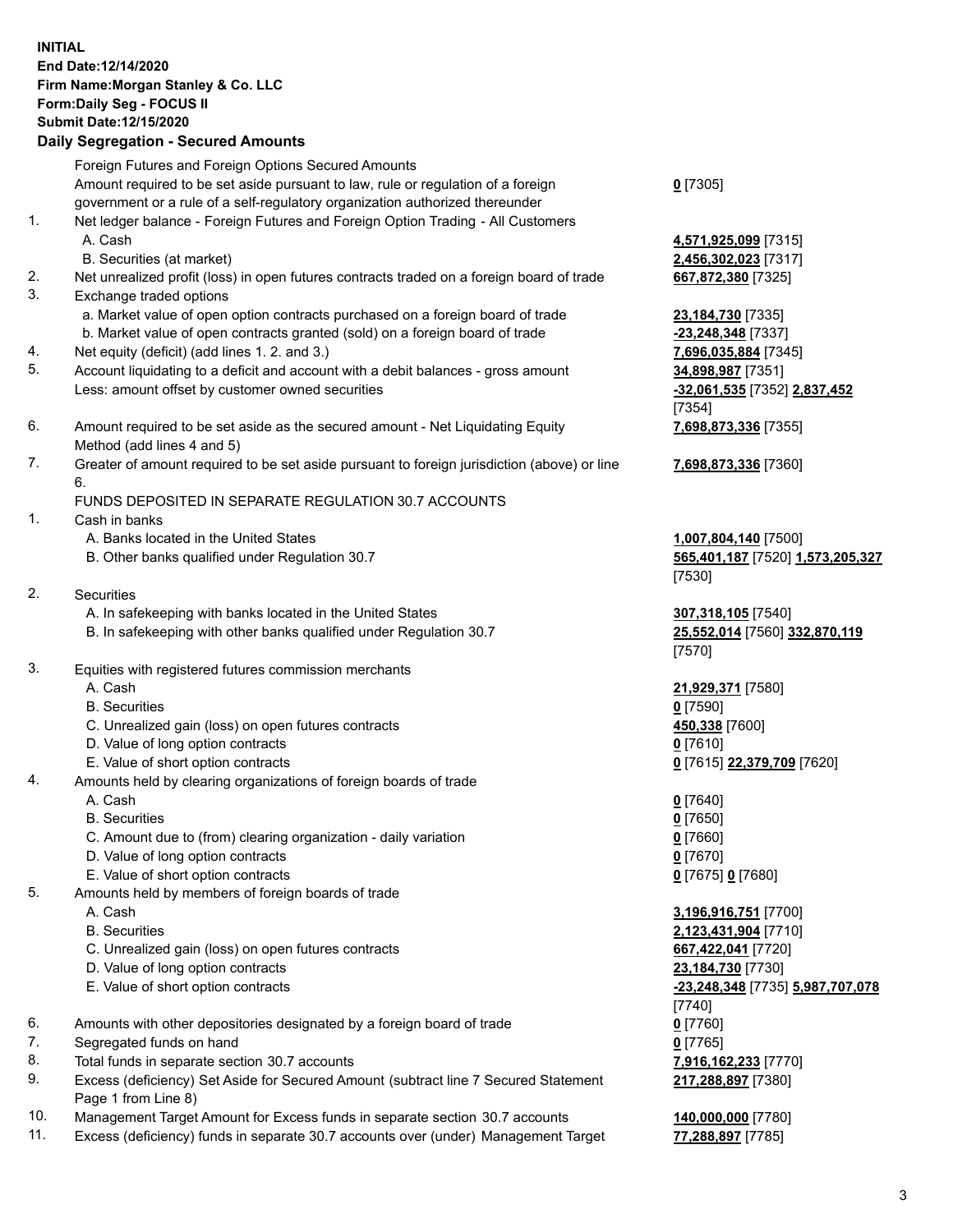**INITIAL End Date:12/14/2020 Firm Name:Morgan Stanley & Co. LLC Form:Daily Seg - FOCUS II Submit Date:12/15/2020 Daily Segregation - Segregation Statement** SEGREGATION REQUIREMENTS(Section 4d(2) of the CEAct) 1. Net ledger balance A. Cash **16,424,294,320** [7010] B. Securities (at market) **8,169,171,743** [7020] 2. Net unrealized profit (loss) in open futures contracts traded on a contract market **409,705,349** [7030] 3. Exchange traded options A. Add market value of open option contracts purchased on a contract market **446,283,498** [7032] B. Deduct market value of open option contracts granted (sold) on a contract market **-351,339,231** [7033] 4. Net equity (deficit) (add lines 1, 2 and 3) **25,098,115,679** [7040] 5. Accounts liquidating to a deficit and accounts with debit balances - gross amount **125,861,272** [7045] Less: amount offset by customer securities **-123,725,148** [7047] **2,136,124** [7050] 6. Amount required to be segregated (add lines 4 and 5) **25,100,251,803** [7060] FUNDS IN SEGREGATED ACCOUNTS 7. Deposited in segregated funds bank accounts A. Cash **4,198,142,842** [7070] B. Securities representing investments of customers' funds (at market) **0** [7080] C. Securities held for particular customers or option customers in lieu of cash (at market) **1,118,223,981** [7090] 8. Margins on deposit with derivatives clearing organizations of contract markets A. Cash **13,053,295,098** [7100] B. Securities representing investments of customers' funds (at market) **0** [7110] C. Securities held for particular customers or option customers in lieu of cash (at market) **7,050,947,762** [7120] 9. Net settlement from (to) derivatives clearing organizations of contract markets **-34,068,553** [7130] 10. Exchange traded options A. Value of open long option contracts **446,283,498** [7132] B. Value of open short option contracts **-351,339,231** [7133] 11. Net equities with other FCMs A. Net liquidating equity **7,703,312** [7140] B. Securities representing investments of customers' funds (at market) **0** [7160] C. Securities held for particular customers or option customers in lieu of cash (at market) **0** [7170] 12. Segregated funds on hand **0** [7150] 13. Total amount in segregation (add lines 7 through 12) **25,489,188,709** [7180] 14. Excess (deficiency) funds in segregation (subtract line 6 from line 13) **388,936,906** [7190]

- 15. Management Target Amount for Excess funds in segregation **235,000,000** [7194]
- 16. Excess (deficiency) funds in segregation over (under) Management Target Amount Excess

**153,936,906** [7198]